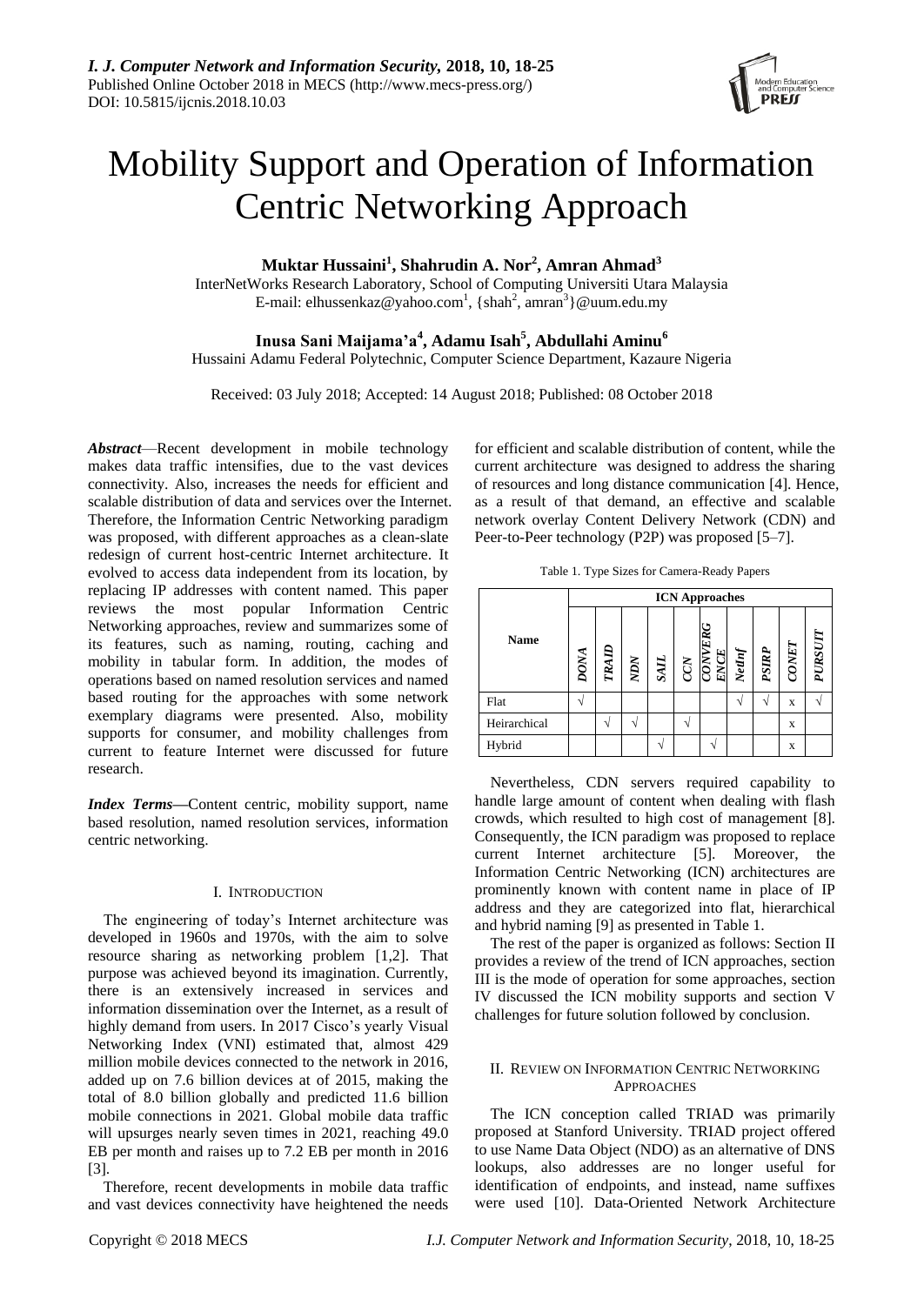(DONA) project [11] at UC Berkeley proposed in 2006 as Future Internet architecture that used name and name resolution. DONA improved upon TRIAD architecture by in cooperating content security. In 2008, the Publish Subscribe Internet Routing Paradigm (PSIRP) project was funded by European Commission under Framework Seven Program (FP7). PSIRP proposed to design the Future Internet architecture from the publish/subscribe paradigm, for efficient and operative solution of current Internet principal challenges [12]. The Publish Subscribe Internet Technology (PURSUIT) project commenced in 2010 and build on the result of PSIRP project**,** concerned with a system-level approach focused on internetworking layer, which is the major function of the current Internet [13]. In addition, a project Network of Information sponsored by the European FP7 under the 4WARD project, later undertook by Scalable and Adaptive Internet Solutions (SAIL) [14].

A Content-based publish/subscribe networking (CBN) was proposed to operate based on publish and subscribed like PSIRP and PURSUIT. There are two forms of communication that share the same forwarding table on single routing infrastructure, namely publish/subscribe and on-demand content delivery. The two were hybrid and form a unified content-based network layer and can be implemented with different forwarding scheme, also can greatly reduce overhead by avoiding loops as requests were not be cached at each hop [15]. Fig. 1 shows some ICN projects and their sponsored region.

Further, a clean-slate Internet architecture called Named Data Networking [16] was proposed and sponsored by National Science Foundation to enhance the earlier research project sponsored by Palo Alto Research Center in 2007 called Content Centric Networking (CCN) architecture. CCN was proposed to address modern day requirements of Internet resources sharing by providing content availability, content security and location dependence [2].



Fig.1. ICN Research Projects.

## III. INFORMATION CENTRIC NETWORKING APPROACHES MODE OF OPERATION

## *A. Data-Oriented Network Architecture Architecture*

In Koponen et al., [11] proposed the pioneer ICN approach called DONA; focus more about replacement of host-centric network to data-centric network application. Many applications with regards to current Internet architecture referred as host-centric network are strictly designed on host-to-host communication. Moreover, DONA was designed to route data packets between pairs of stationary hosts [17].

## *a) Name and Name Resolution:*

DONA used flat namespace for NDO and selfcertifying names, for the provision of persistence and authenticity, that are organized around principals associated with security keys pair and named contents, host domain are associated principal [11]. Content names are organized in the form of P:L, where P is the principal's cryptographic publisher key and L is the principal's chosen label to identify the unique content name [5,11,17]. The designed impacts of DONA's was not restricted to Internet data and service access [11], rather support host mobility, multicasting, multi-homing, placed anycast at the naming layer in place of IP layer and provide network scalability

DONA uses paradigm called *route-by-name* for name resolution, rather than DNS servers, and required each domain to deploy servers as a replacement of DNS called Resolution Handlers (RH), that indexed content stored by authorized storage points [11]. Name resolution achieved through the use of two basic rules: FIND and REGISTER.

#### *b) Named Based Routing:*

DONA used named-based routing of FIND and content catching to support information centric architecture. RHs are structured in the form of tree topology that symbolizes the BGP topology of the network and each client knows the whereabouts of its local RH [11,17]. Any client authorized to provide a data or service with name P:L send a packet command REGISTER (P:L) to its local RH. After registration of the content or service, the consumer can send FIND request for the content to the connected RH. Upon recipient of the command, if such type of records exists it will reply back to the consumer, otherwise, forward it onward to next RH, as in Fig. 2.



Fig.2. DONA mode of Operations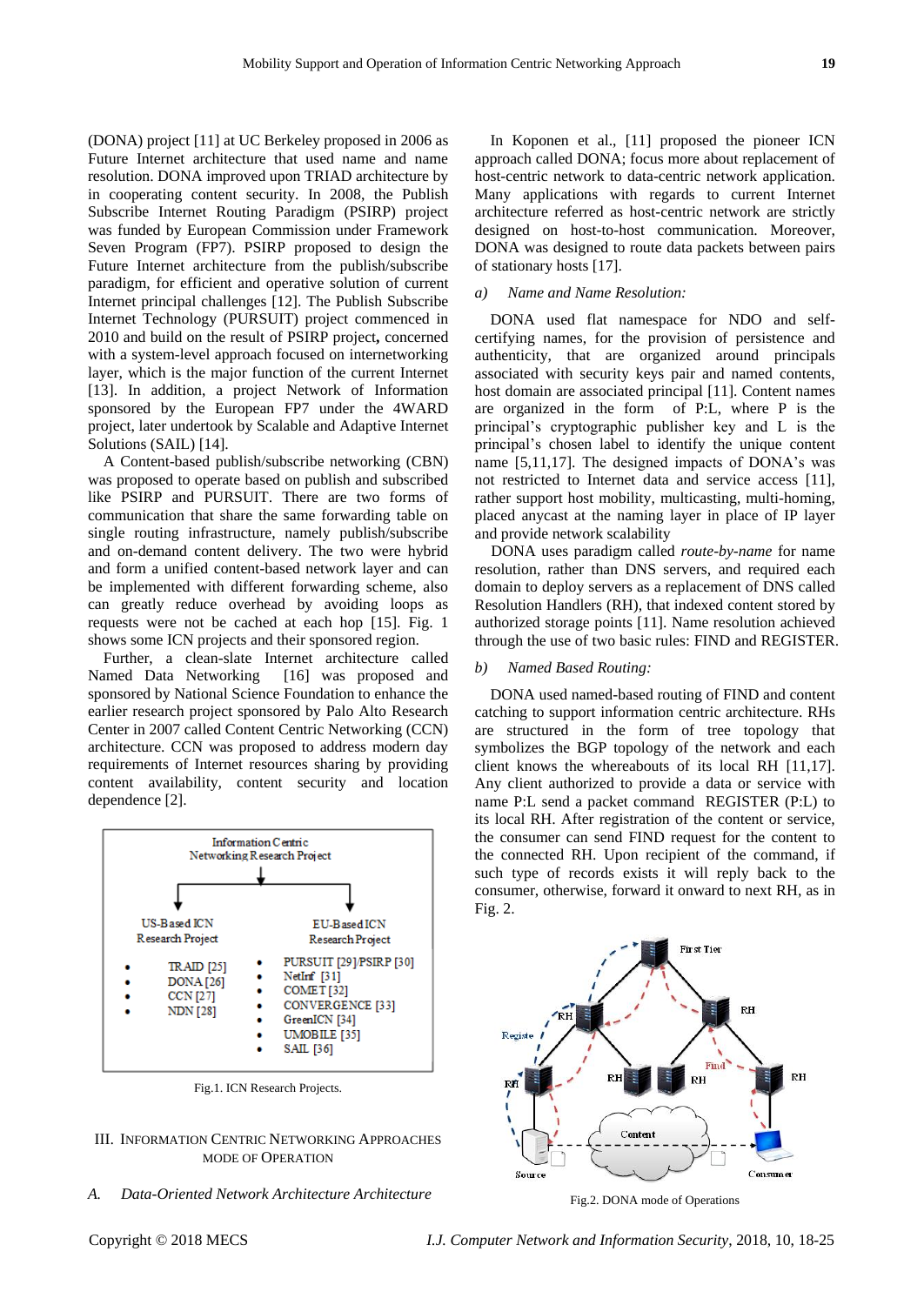Each RH reserves a registration table that maintained next hope information and distance to the copy. When a FIND (P:L) reaches RH and there was no records in the registration table, the FIND is forward to its parent RH up the tree until the source discovered. The data exchange occur directly from source to destination using IP routing and forwarding.

# *B. Network of Information Architecture*

NetInf [14] was proposed to targets large-scale content distribution to replace or supplement current Internet architecture. NetInf targets to support different type of networks including traditional Internet with the help of convergence layers (CLs), hybrid Name-Based Routing (NBR) and Name Resolution (NR) scheme to provide global scale communication and infrastructure-less networks. It also used named data object (NDO) for accessing name content for NetInf node with tight security and data integrity.

#### *1) Naming and Caching:*

NetInf uses flat namespace for NDO [14] and selfcertifying names as in [11], unlike DONA a Public Key Infrastructure (PKI) is not required. Flat names without topology or organizational hierarchy limits the ability to aggregate names based on hierarchy, method like explicit aggregation used to replace name aggregation using hierarchy. NetInf nodes can be able to understand NDO naming format, object model and implement NetInf protocols [14]. In addition, nodes can forward requests and responses, cached data, and name resolution.

NetInf supports three different types of caching, for easy access to the nearest available copy to provide load balancing and efficient content distribution [14]. First onpath caching provided by NetInf supported router with built-in caching functionality, on the process of forwarding GET responses, the router can cache the content objects. Second, an off path cache is provided directly by the source or producer especially during interdomain traffic to reduce network latency and objects were cache based on popularity issued by NRS. Lastly, peer caching supported by NetInf nodes it can function as on- path caches, off-path caches or both.

#### *2) Name Resolution and Name-based Routing*

NetInf used two models name resolution and namebased routing for retrieving NDOs [5,14,17], also supports a hybrid of name-based routing and name resolution using a routing hints [14]. The source node has a choice to register with Name Resolution Service to publish NDOs or use routing protocol to announce routing hint. Further, the hybrid approach is used for global connectivity with Border Gateway Protocol (BGP)-like routing infrastructure combined binding with global name resolution service [14].

|            | <b>ICN Approaches</b> |       |           |             |  |                                                                                 |        |       |      |         |  |
|------------|-----------------------|-------|-----------|-------------|--|---------------------------------------------------------------------------------|--------|-------|------|---------|--|
| Routing    | <b>DONA</b>           | TRAID | $\chi qN$ | $rac{N}{1}$ |  | $\begin{array}{ll} {\it CCN} \\ \hline {\it CONVERGE} \\ {\it NCE} \end{array}$ | NetInf | PSIRP | CONF | PURSUIT |  |
| <b>NBR</b> |                       |       |           |             |  |                                                                                 |        |       |      |         |  |
| <b>RH</b>  |                       |       |           |             |  |                                                                                 |        |       |      |         |  |
| <b>NRS</b> |                       |       |           |             |  |                                                                                 |        |       |      |         |  |
| RN         |                       |       |           |             |  |                                                                                 |        |       |      |         |  |

Table 2. Routing Types for ICN Approaches



Fig.3. NetInf Mode of Operations

Fig. 3, illustrates how the name resolution, name-based routing as well as hybrid works. In name-based routing approach, the client first forward a GET request of NDO between nodes until a cached copy of NDO is found or its reaches the original server or source, the data are sent back to the client. Alternatively, the client can perform a name resolution as alternative if the routers not have enough routing information. The client forwards the request to the NRS to resolve and retrieved routing hints for that NDO. The client uses the hint to retrieved data from best available source. Also the data are sent back to the client with object cached intermediary for subsequent used. These can either be merged as hybrid or used separately in the network.

## *C. Content-Centric Networking Architecture*

CCN [1] was proposed to addresses the modern day requirements of Internet resources sharing that are facing some challenges on content availability, content security and location dependence [2]. CCN operates based on what content needed by the client, accessed by its named content and delivered a secured content to destination using named based routing. In contrast to current internet that is IP oriented, operates on host-to-host communication that uses IP address and secured communication channel.

#### *1) Name and Security:*

CCN use hierarchical namespace in naming of contents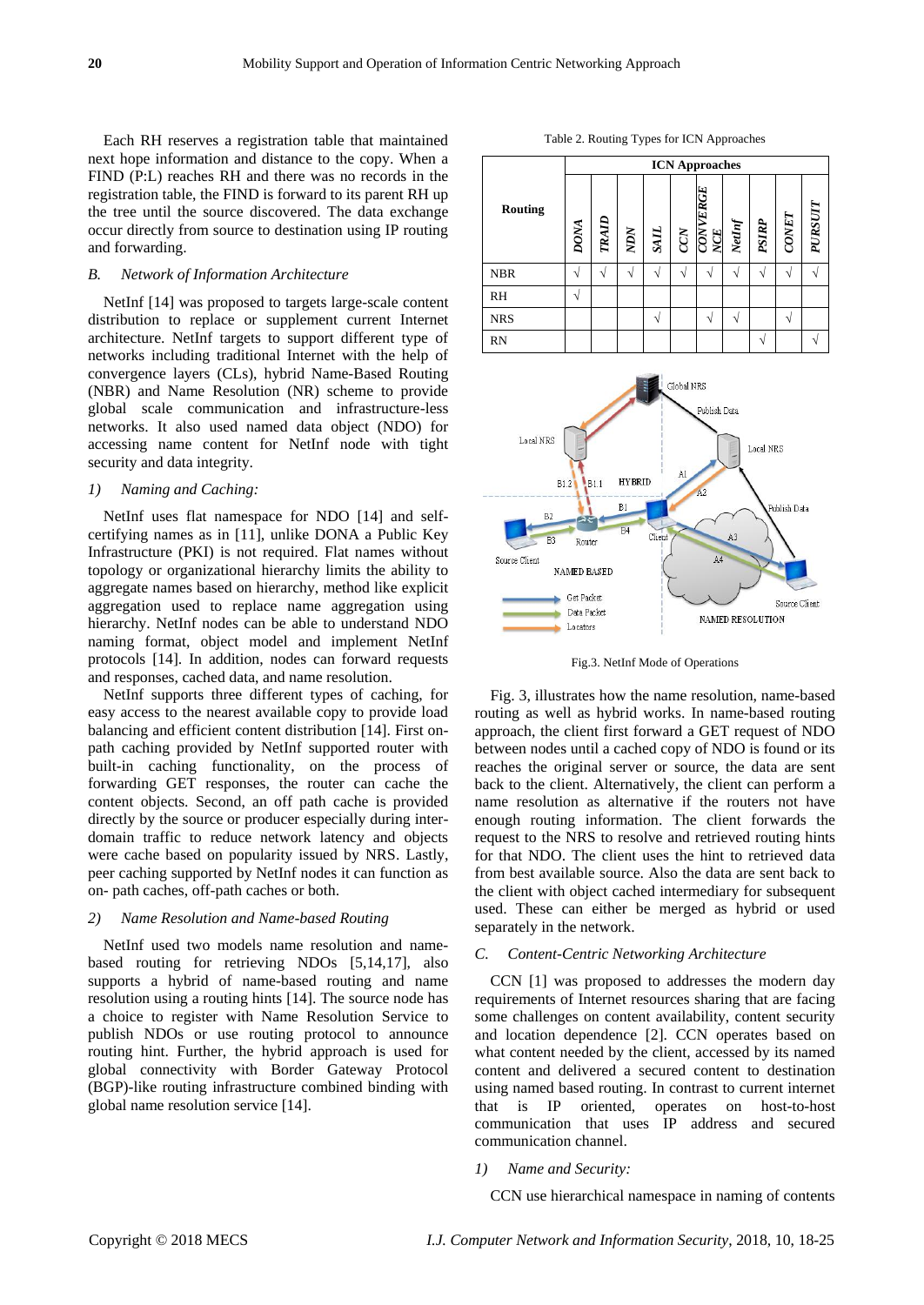for efficient routing of data packet and cryptographically secure data packet with digital signatures to achieved data integrity [2]. In the architecture, IP network stack was replaced by named content chunks to provide large amount of name prefix for the achievement of scalability, aggregation of routing and forwarding state.

*a)* In the model there are two types of packets namely Interest and Data, each CCN node either a router, consumer or producer possess three data structurers: forwarding information base (FIB), Pending Interest Table (PIT) and Content Store (CS) to support efficient routing and forwarding of data [2].

## *2) Routing and Forwarding:*

CCN uses name base routing to forward data packets to destination when client put a request. Communication of data in CCN is consumer driven [2], the client consumer forward Interest packets in the network for the required content. The Interest is forwarded to the destination using FIB's longest-prefix matching in any intermediate node. PIT received any incoming Interest stored its information and aggregates multiple Interest requesting the same content.

#### *D. Named Data Networking Architecture*

NDN [16] is also proposed as a clean-slate Internet architecture called that present an evolution of IP architecture, to discourse the weaknesses of current Internet, by transforming address centric nature of pointto-point communication to content-centric nature. NDN rooted from earlier project CCN [6,7] for enhancement and provision of standard Future Internet.

## *1) Naming and Security:*

Like other ICN approaches, NDN uses self-certifying named data, secured with digital signature in order to achieve data authenticity, confidentiality and integrity which among the main objectives of NDN design. The architecture named data or content in hierarchical namespace structure for NDOs, same as TRAID, DONA and CCN. Thus, the naming scheme allows different application to choose its scheme independent of the network refers to opaque of the network [16]. The hierarchical structure of naming represent the context and its relationship for each application,

#### *2) Routing and Forwarding:*

To achieves routing and forwarding of packets NDN uses named base routing and possesses two different types of packets, namely Interest and Data packets. Also NDN node can be represented as client consumer, producer or a router were in possession of three data structure PIT, FIB and CS, determines when and where to forward Data and Interest packets, similar to CCN. PIT records and store any incoming Interest, FIB maintained the Forwarding Strategy and decide when and where to forward Interest and CS is a temporary cached of data stored based on NDN caching policy. The data packets looks PIT and forward while Interest lookup FIB to forward, see Fig. 4



Fig.4. NDN/CCN Mode of Operations

An illustration of Fig. 4 shows the routing and forwarding strategy of NDN. When network was setup and client nodes consumer 1 and 2 established connection in the network. The consumer 1 intended to retrieved data from the network, will send an Interest to NDN router labeled as Router A (RA). On arrival of the Interest the router, RA checks the CS for matching data, if found the

RA forward the data packets back to the consumer 1. Otherwise the RA looks up the name content in its PIT for matching entries, if entry was not found it will records the name of the content and incoming interface, then forward the Interest to the next hop through FIB, otherwise it will aggregates and records the interface only. The same process will takes place up towards data producer. Interest can be dropped on certain circumstances depends on forwarding strategy e.g congestion of upstream links or security breaches by suspecting Interest to be part of DoS [16]. Once the data producer received Interest request from Router D and its PIT found the required content, it will forward the data packets back through interface received the Interest to the downstream interface recorded in PIT. When a data packet reaches RD founds matching PIT entry, it will cache the data save in CS and forward the data downstream to the consumer 1. Additionally, each NDN node has the capability to cache data and save in Content Store for subsequent used based on NDN caching policy. Assume consumer 2 want the same data content requested by consumer 1, as its connected to Router B, consumer 2 forward its request to RB, on the arrival of the Interest RB check the CS and found cached content and forward it back to consumer 2 without routing upward to the original producer. However, unlike in IP network architecture where each consumer must have a dedicated connection from source to destination because it cannot support on-path caching. NDN also control looping by symmetrical nature of Data/Interest exchange targets hop-by-hop unlike end-to-end packets delivery in respect to IP address model.

#### *E. Content Network Architecture*

COntent NETwork architecture (CONET) was proposed to extend CONVERGENCE [18] by improving network scalability using route caching technique [19]. In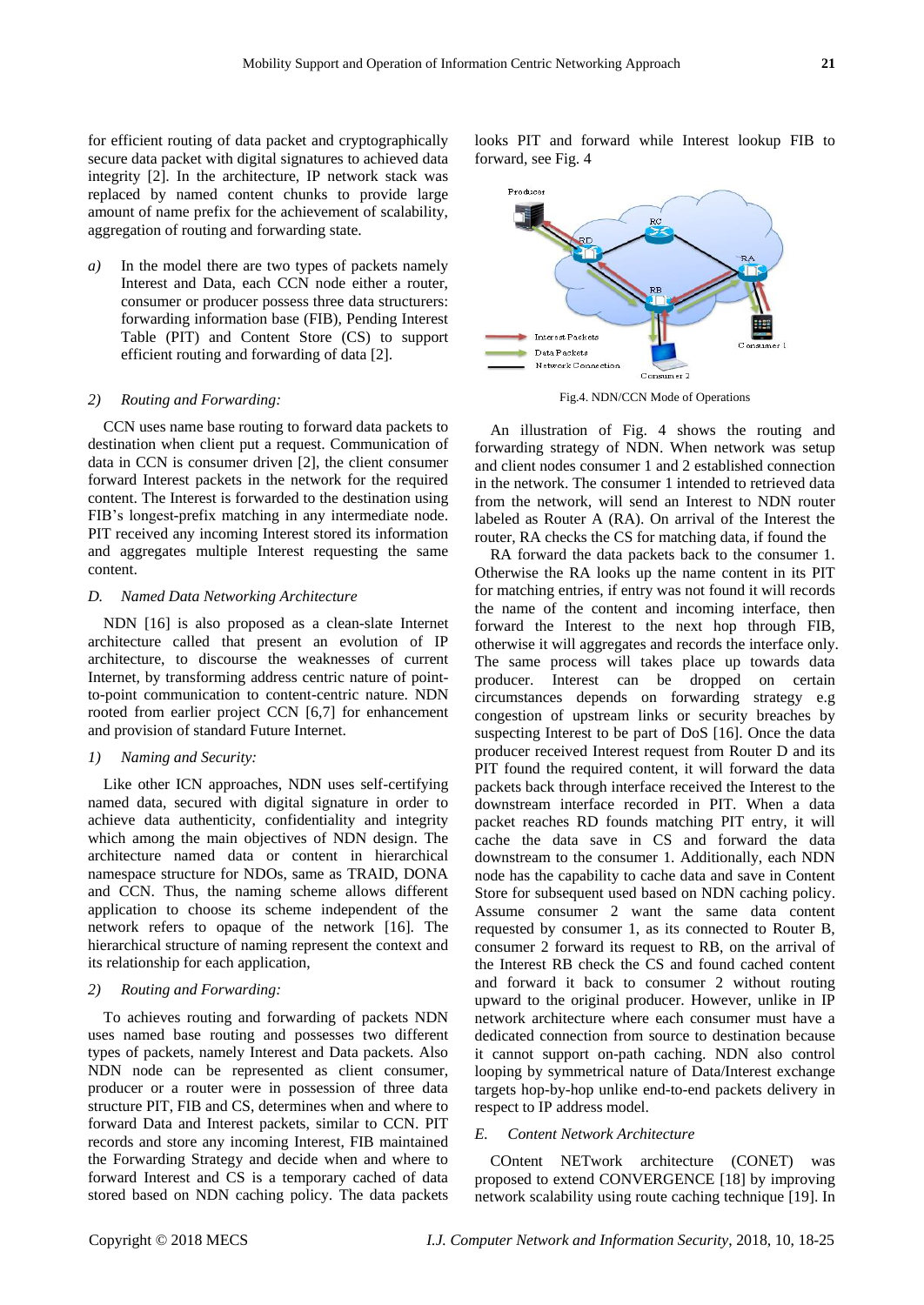CONET nodes are classified in to four groups such as, routing system nodes (NRSs), border nodes (BN), serving nodes (SN), end nodes (EN), and internal nodes (IN). The nodes exchanges information units for data and interest labeled Interest CIUs and named-data CIUs, EN refers to the user or client that sends interest request to the network for named data through BN, border node locate at the border between different network and sub-system. SN can cache the named-data for subsequent used, advertise and provide it when necessary, as in Fig.5. Also, can splits named-data in to related sequence of bytes to represent series of named-data CIUs and transmitted by carrier packets, BN forward those carrier packets using routing mechanism supported by CONET. Internal nodes are optional in the architecture deployed in CONET sub system to support in-network caching independent of BN. Name Routing Systems node used to promote route-by name process [20].



Fig.5. CONET Mode of Operations

Consider Fig. 5, as example, EN sends an Interest CIU requesting named data, BN checks for the availability of the content if found in its cache, it would sends back to the client otherwise CONET forward the interest onward. If CONET Sub Systems (CSS) is IP network, the interest should be forwarded-by-name with IP address overlay. IN along the path between the BN intercepts the Interest and checks it cache for relevant content, if not found forward the request to the destination as directed in the IP address with the help of in-path IP router between two BN. In short, three different topologies were being supported by CONET, clean slate over layer two (L2), CONET over IP layer and hybrid of CONET integrated in the IP layer [18].

# IV. MOBILITY SUPPORT IN INFORMATION CENTRIC **NETWORKING**

The mobility concern in ICN was generally divided into three categories, the consumer mobility, producer mobility and network mobility. Consumer mobility is the ability for the client on request of data or services to

relocate to another access point without disrupting the content availability and minimal hand-off delay. Producer mobility is the support for the content provider to relocate without disrupting consumer and intermediate router for content name and its location. Meanwhile, the different architectural designs of ICN approaches were developed with different mechanism to support and achieved the benefit of ICN in terms of mobility. Some researchers indicates the natural mobility support, as in [4] stated that, ICN supports and provides many benefits upon deployment for multicast mechanisms and in-network caching, to facilitate network efficiency and timely delivery of information to the users on mobile. Also, caching was proposed to remedy losses as a result of handoff in the situation of mobile IP, therefore, caching enhances and support client mobility seamlessly [21]. Further, caching is an integral part of ICN architecture to facilitate storage of caching NDOs. Thus, all ICN nodes such as mobile terminal and user-run home network were potentially have caches [5]. However, in terms of consumer mobility almost all approaches were supporting it by default. For example, DONA uses RH to support both consumer and producer mobility and NetInf uses named resolution mechanism to support network, consumer and producer mobility.

DONA manages both consumer and producer mobility by changing edge RH attached to the host. For consumer mobility, any existing requests can simply be resend to the new RH to discover the new optimal source [11]. A client as producer is allowed to re-REGISTER its contents upon reestablishment of new session after relocation to new network's RH. Therefore, DONA supported producer mobility without much challenges. However, unlike NDN, CCN, NetInf and other approaches, DONA architecture relied on current Internet transport protocol TCP, for out-of-band content delivery from source to destination. In addition, the registration of source client must be renewed in certain period as it has a given life-time. Hence support for mobile producer was not guaranteed and the claimed of DONA as clean-slate was not justified.

Mobility and multi-homing supported in a global NetInf network was based on automatic dynamic updates in the NRS. NetInf support network, consumer/client mobility and producer mobility [5]. In terms of network mobility, LLC [22] supported and provides very good support in routing and forwarding processes. Also, GIN support client mobility without inflated look-up for routing table [23] and other network-based services such as private data networks, dissemination services, directory services, etc. Such services are implemented by network protocols or network applications, run over the GIN nodes. Content provider or producer mobility supported through NRS. When a copy of data moves between nodes, the movement result NRS update and accounts for the new location [5]..

In PURSUIT and PSIRP, when consumer re-locates it simply uses publish/subscribe nature of the architecture to re-subscribes the content being used to the network [13], [17]. Therefore consumer mobility was inherently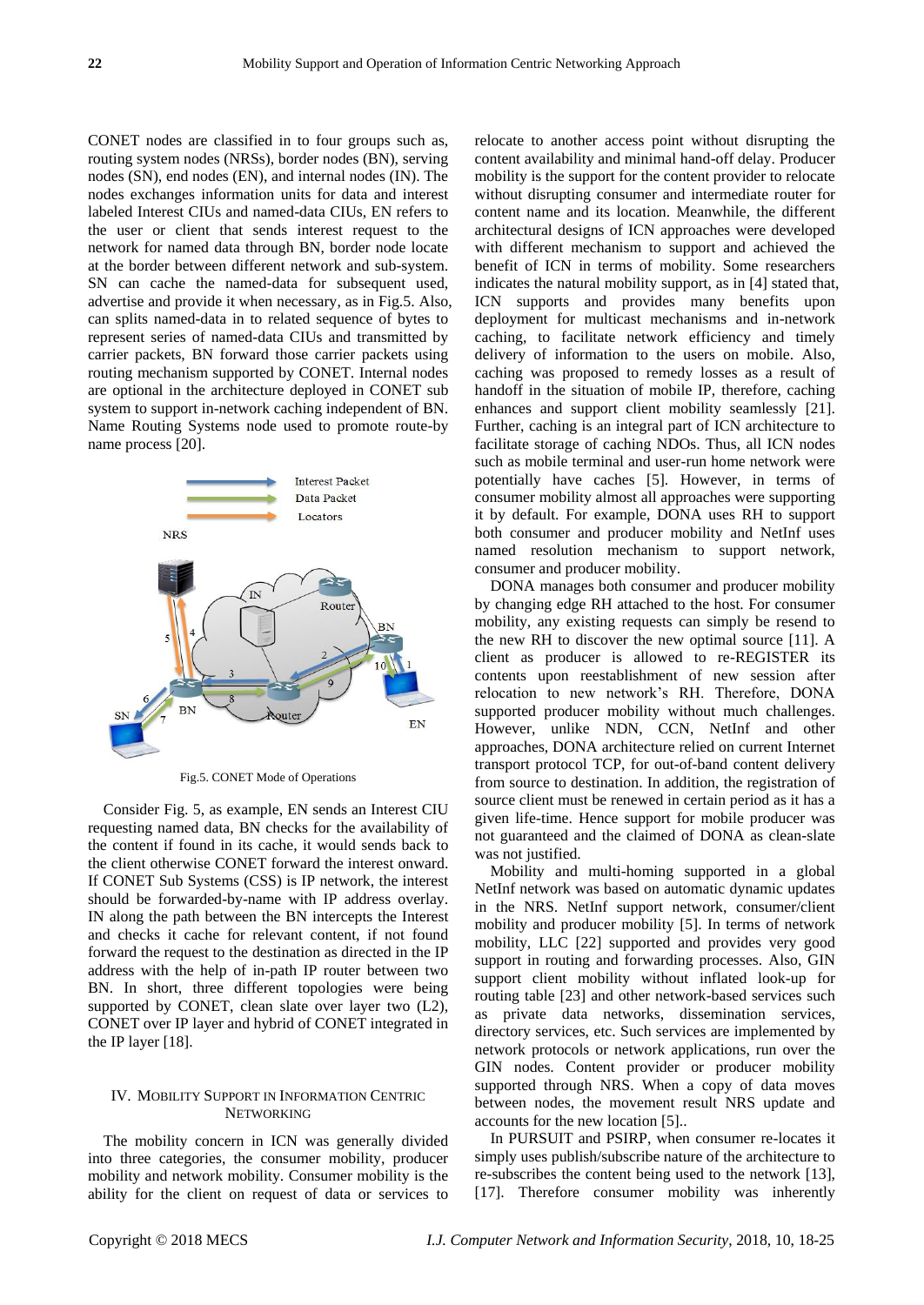achieved, however, producer mobility required to update the routing information. Hence, producer mobility support was not guaranteed in PSIRP. In addition, producer mobility was likely complex as it does require updating of routing information while consumer mobility was relatively straight forward [24]. Also, as in NDN, CCN and PSIRP, consumer mobility, a client can unsubscribed change the location and re-subscribed again, then routing path will be computed and seamless handing over should take place while updating the routing sate of provider mobility is complex [5].

The literature shows that almost all the approaches supported mobile producer except CCN and NDN as shown in Table 2.1. In addition, the table summarizes several features of each approach that can be used to support mobility such as, Resolution Handlers (RH), Named Based Routing (NBR), Named Resolution Services (NRS), Rendezvous Services (RS), in-network and on-network caching. Moreover, naming play an important role for mobility support, hence, the nature hierarchical name of NDN caused contributes to the mobility support problems. Therefore, among the approaches that need further research on producer mobility, NDN is the most recent approach; that evolved from CCN. Moreover, NDN provide network scalability due to nature of using hierarchical name prefix and one of the infrastructures less network architecture. Meanwhile, this research would focus on producer mobility support for NDN.

Table 3. Mobility Support for ICN Approaches

| <b>Mobility</b> | <b>ICN</b> Approaches |       |     |             |   |   |        |       |              |         |
|-----------------|-----------------------|-------|-----|-------------|---|---|--------|-------|--------------|---------|
|                 | DONA                  | TRAID | NON | <b>TIFS</b> | Ķ | న | NetInf | PSIRP | <b>CONET</b> | PURSUIT |
| <b>CONSUMER</b> |                       |       |     |             |   |   |        |       |              |         |
| <b>PRODUCER</b> |                       |       |     |             |   |   |        |       |              |         |

# V. MOBILITY CHALLENGES FROM CURRENT TO FUTURE INTERNET

Mobility support allows mobile devices to relocate between different access point without disrupting the content availability and minimal hand-off delay. Despite the rapid development in networking and vast emergence of mobile devices, many organizations such as Cisco, IETF and NDN [25], CCN [26] research teams studied how to manage the mobility of such devices that are attached or connected to the network. A well-known organization Internet Engineering Task Force (IETF), organized by Internet Society to make and facilitate the Internet functions better, provided many standard protocols that were developed to support nodes on mobile such as Connexion, WINMO [27], NEMO [28], [29], Mobile IPv4 (MIP) [30], Mobile IPv6, Proxy Mobile IP (PMIP) [31] and their many extensions [32].

IPv4 mobility support with request for comment

number (RFC) 2002 was developed and revised with RFC 5944 [30] designed to support IP and provides smooth communications between moving host in the Internet. A mobile node (MN) can be identified with its home address at any location moved and the protocol provides a care-off address registered with home agent (HA) which can be a home router and foreign agent (FA) which can be a new location router. The HA sends datagram through tunnel using care-of address, once datagrams arrived the FA delivered it to the MN [30].

IPv6 mobility support with RFC 6275 and proxy mobile IPv6 RFC 5213 extended by RFC 7864 to support flow mobility [31]. The extended proxy MIPv6 support flow mobility over different and multiple interfaces as already PMIPv6 used to allow MN connection through different interface to the same PMIPv6 domain. However, the proposed solutions were based on IP networks uses IP addresses, yielding some problems as result of tunneling when delivering a data to the MN, such problems are Triangular routing that causes low efficiency and delay, handoff problems that causes high level of packets droplet and provision of QoS, intra-domain movement result to frequent hand-off that defends on address. Moreover, ICN was anticipated as future Internet to address the services problem that traditional Internet cannot cope with.

Information Centric Networking paradigm was offered to support more benefit such as network performance and scalability, any-casting and multicasting security and data integrity, mobility and multi-homing, in-network caching and reduction of network resources. Naturally ICN approach provides mobility support and security integration to manage, preserves privacy for both consumers and producers' locations [33]. Recently, many researches have been conducted to provides support to content producer on mobile [34–36]. However, there are various challenges for the use of ICN wireless resources in wireless networking and mobility impact on seamless handoff performance [37,38]. Hence, further research in the area of ICN is needed to perfectly prepared ICN to replace current Internet architecture.

#### VI. CONCLUSION

In conclusion, ICN provides data availability by supporting location independence, security and caching. Network caching enhances data packets delivery and network performance in dynamic enviroments, also smooth handoff can be achieved for a mobile consumer. However, more challenges arises to make it better in mobility, naming, security, catching etc. For the content mobility support, consumer mobility was inherently supported in almost all ICN approaches with less challenges based on different application scenario. While producer mobility is facing many challenges that make it not supported in some approaches like NDN and CCN. The challenges arises from initial architectural design for a moving object making a new route that needs to be announce and propagated to replace old routing information, which causes similar problem as in IP. Also,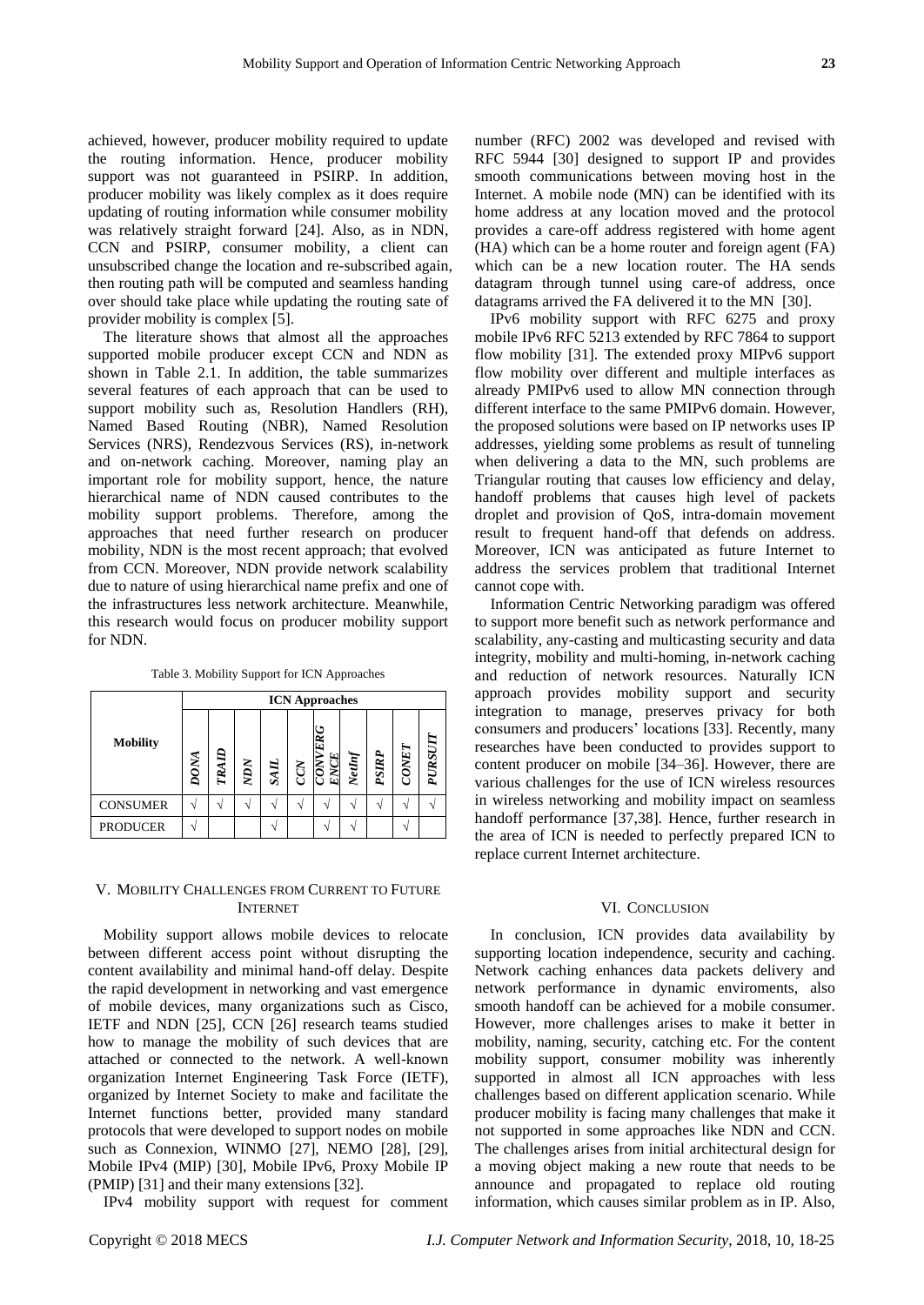naming structure generates substantial challenges when providers move to different location. Therefore further research needs to be conducted in namespaces, catching and mobility support. Our future research will focus on producer mobility support for content centric networking.

#### **REFERENCES**

- [1] V. Jacobson, D. K. Smetters, J. D. Thornton, M. Plass, N. Briggs, and R. Braynard, "Networking named content," *Commun. ACM*, vol. 55, no. 1, pp. 117–124, 2012.
- [2] V. Jacobson, D. K. Smetters, J. D. Thornton, M. F. Plass, N. H. Briggs, and R. L. Braynard, "Networking named content," in *CoNEXT '09: Proceedings of the 5th international conference on Emerging networking experiments and technologies*, 2009, pp. 1–12.
- [3] Cisco, "Cisco Visual Networking Index: Global Mobile Data Traffic Forecast Update, 2016-2021," *CISCO White paper, 2016-2021.*, pp. 1–35, 2017.
- [4] G. Xylomenos *et al.*, "A Survey of Information-Centric Networking Research," *IEEE Commun. Surv. Tutorials*, vol. 16, no. 2, pp. 1024–1049, 2014.
- [5] B. Ahlgren, C. Dannewitz, C. Imbrenda, D. Kutscher, and B. Ohlman, "A Survey of Information-Centric Networking," *IEEE Commun. Mag.*, vol. 50, no. 7, pp. 26–36, 2012.
- [6] A. Chaabane, E. De Cristofaro, M. A. Kaafar, and E. Uzun, "Privacy in content-oriented networking:Threats and contermeasures," *ACM SIGCOMM Comput. Commun. Rev.*, vol. 43, no. 3, p. 25, 2013.
- [7] G. White and G. Rutz, "Content Delivery with Content-Centric Networking," *CableLabs, Strategy & Innovation*, no. February, pp. 1–26, 2016.
- [8] Y. Inaba, Y. Tanigawa, and H. Tode, "Content retrieval method in cooperation with CDN and ICN-based innetwork guidance over IP network," in *Proceedings - 40th Annual IEEE Conference on Local Computer Networks, LCN*, 2015, pp. 454–457.
- [9] M. S. Akbar, K. A. Khaliq, R. N. Bin Rais, and A. Qayyum, "Information-centric networks: Categorizations, challenges, and classifications," in *23rd Wireless and Optical Communication Conference, WOCC 2014*, 2014.
- [10] D. R. Cheriton and M. Gritter, "TRIAD: A new nextgeneration Internet architecture," *Comput. Sci. Dep. Stanford Univ.*, 2001.
- [11] T. Koponen *et al.*, "A Data-Oriented (and beyond) Network Architecture," *ACM SIGCOMM Comput. Commun. Rev.*, vol. 37, no. 4, p. 181, 2007.
- [12] N. Fotiou, D. Trossen, and G. C. Polyzos, "Illustrating a publish-subscribe Internet architecture," *Telecommun. Syst.*, vol. 51, no. 4, pp. 233–245, 2012.
- [13] N. Fotiou, P. Nikander, D. Trossen, and G. C. Polyzos, "Developing information networking further: From PSIRP to PURSUIT," in *International conference on Broadband Communications, networks and System*, 2010, pp. 1–13.
- [14] C. Dannewitz, D. Kutscher, B. Ohlman, S. Farrell, B. Ahlgren, and H. Karl, "Network of information (NetInf)-An Information-Centric Networking architecture," *Comput. Commun.*, vol. 36, no. 7, pp. 721–735, 2013.
- [15] A. Carzaniga, M. Papalini, and A. L. Wolf, "Contentbased publish/subscribe networking and Information-Centric Networking," *Proc. ACM SIGCOMM Work. Information-centric Netw. - ICN '11*, no. 1, p. 56, 2011.
- [16] L. Zhang *et al.*, "Named Data Networking," *ACM SIGCOMM Comput. Commun. Rev.*, vol. 44, no. 3, pp. 66–73, 2014.
- [17] G. Tyson, N. Sastry, R. Cuevas, I. Rimac, and A. Mauthe, "A survey of mobility in Information-Centric Networks," *Commun. ACM*, vol. 56, no. 12, pp. 90–98, 2013.
- [18] N. B. Melazzi *et al.*, "Publish/Subscribe Over Information Centric Networks: A Standardized Approach in CONVERGENCE," in *Future Network Mobile Summit (FutureNetw), 2012*, 2012, pp. 1–8.
- [19] N. B. Melazzi, A. Detti, M. Pomposini, and S. Salsano, "Route discovery and caching: A way to improve the scalability of Information-Centric Networking," *GLOBECOM - IEEE Glob. Telecommun. Conf.*, pp. 2701–2707, 2012.
- [20] A. Detti, N. Blefari-Melazzi, S. Salsano, and M. Pomposini, "CONET: A Content Centric Inter-Networking Architecture," *Proc. ACM SIGCOMM Work. Information-centric Netw. - ICN '11*, pp. 50–55, 2011.
- [21] G. Xylomenos, X. Vasilakos, C. Tsilopoulos, V. A. Siris, and G. C. Polyzos, "Caching and mobility support in a publish-subscribe internet architecture," *IEEE Commun. Mag.*, vol. 50, no. 7, pp. 52–58, Jul. 2012.
- [22] A. Eriksson and B. Ohlman, "Dynamic Internetworking Based on Late Locator Construction," in *2007 IEEE Global Internet Symposium*, 2007, pp. 67–72.
- [23] M. D'Ambrosio, P. Fasano, M. Marchisio, V. Vercellone, and M. Ullio, "Providing data dissemination services in the future internet," *GLOBECOM - IEEE Glob. Telecommun. Conf.*, pp. 5606–5611, 2008.
- [24] G. Tyson, N. Sastry, R. Cuevas, I. Rimac, and A. Mauthe, "A Survey of Mobility in Information-Centric Networks: Challenges and Research Directions," in *Proceedings of the 1st ACM workshop on Emerging Name-Oriented Mobile Networking Design-Architecture, Algorithms, and Applications*, 2012, pp. 1–6.
- [25] "Named Data Networking (NDN) A Future Internet Architecture," 2010. [Online]. Available: https://nameddata.net/. [Accessed: 25-Jul-2017].
- [26] "CCNx | PARC's implementation of content-centric networking," 2009. [Online]. Available: https://blogs.parc.com/ccnx/. [Accessed: 25-Jul-2017].
- [27] X. Hu, L. Li, Z. M. Mao, and Y. R. Yang, "Wide-Area IP Network Mobility," in *2008 IEEE INFOCOM - The 27th Conference on Computer Communications*, 2008, pp. 951–959.
- [28] G. Tsirtsis, H. Soliman, N. Montavont, G. Giaretta, and K. Kuladinithi, "Flow Bindings in Mobile IPv6 and Network Mobility (NEMO) Basic Support (No. RFC 6089)," 2011.
- [29] V. Devarapalli, R. Wakikawa, A. Petrescu, and P. Thubert, "Network Mobility (NEMO) Basic Support Protocol Status. RFC 3963," 2005.
- [30] C. Perkins, "RFC 5944: IP Mobility Support for IPv4, Revised," *Ad Hoc Networks*, vol. 11, no. 5, pp. 1556– 1570, 2013.
- [31] C. J. Bernardos, "Proxy Mobile IPv6 Extensions to Support Flow Mobility," *Internet Engineering Task Force (IETF) Request for Comments: 7864*, pp. 1–19, 2016.
- [32] Z. Yan, G. Geng, S. Zeadally, and Y. J. Park, "Distributed All-IP Mobility Management Architecture Supported by the NDN Overlay," *IEEE Access*, vol. 5, no. c, pp. 243–251, 2017.
- [33] Q. Zheng, Q. Li, A. Azgin, and S. O. Amin, "Hey, I